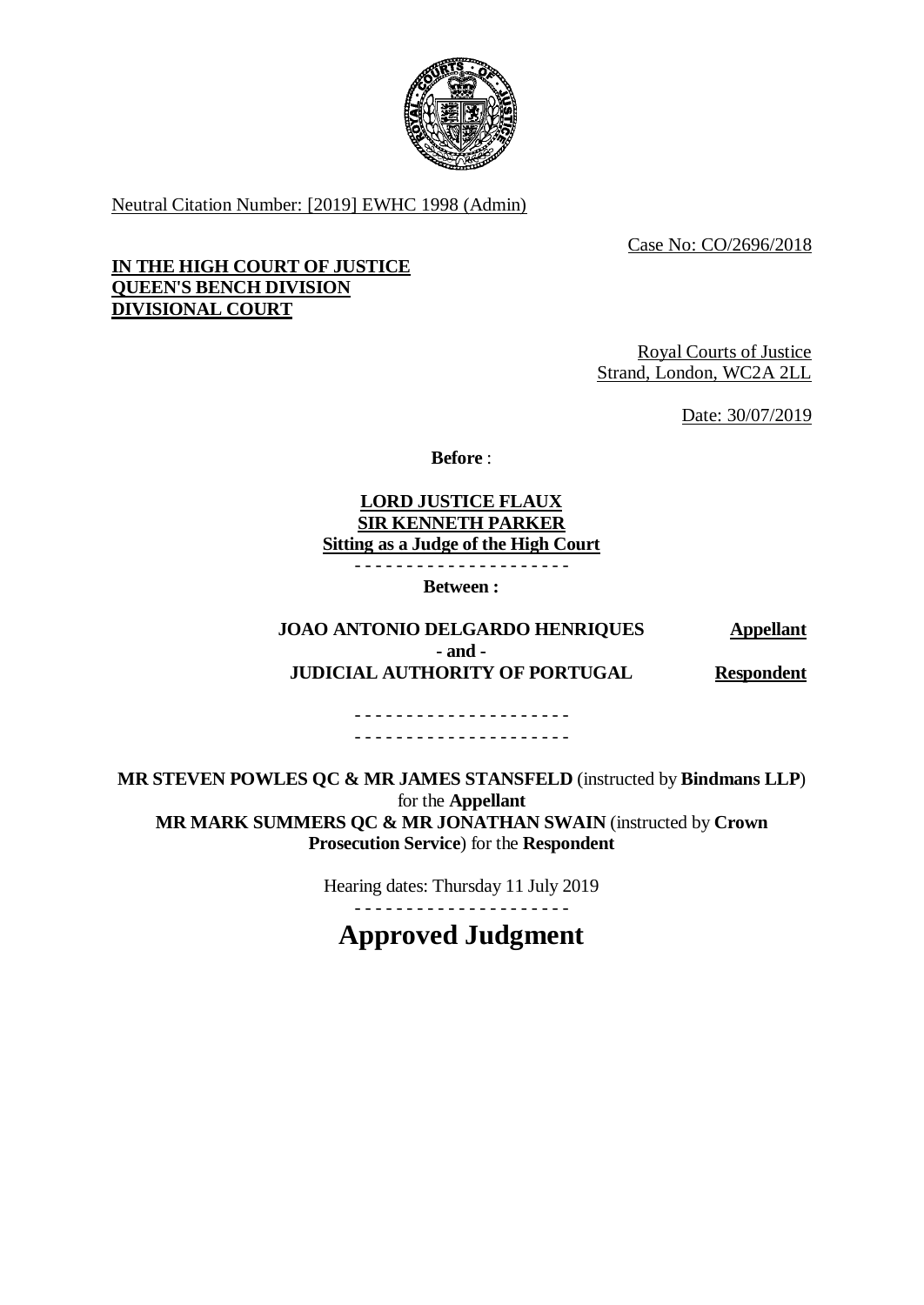## **Sir Kenneth Parker :**

#### **A. Introduction**

- 1. This is an appeal by Joao Henriques against two orders for extradition made by DJ Crane on 4 July 2018.
- 2. The Appellant's extradition to Portugal is sought by two Judicial Authorities pursuant to two European Arrest Warrants. The first warrant is an allegation warrant issued by the Judicial Authority, Comarca de Leiria, Juizo Central Criminal De Leiria, Segunda Secção, Portugal, on 3 January 2017. It alleges that between September 2002 and 17 March 2004 the Appellant conspired with others to import about 32 kg of hashish from Spain to Portugal. The offence carries a minimum sentence of 5 years' imprisonment, and a maximum of 15 years' imprisonment. The second warrant is a conviction warrant issued by the Tribunal de Execução das Penas de Lisboa, Juiz 3, Portugal on 25 July 2017. The Appellant was convicted of conspiracy to supply heroin between 1993 and March 1995. A sentence of 13 years, 6 months was imposed on 13 August 1998. The Appellant did not return to custody after the grant of 4 days' leave on 26 August 2003. There is a balance of 5 years, 5 months, and 5 days to serve.
- 3. Portugal has been designated a Category 1 territory pursuant to section 1 of the Extradition Act 2003 ("the Act"). Thus, Part 1 of the Act applies.
- 4. The Appellant was arrested on the first warrant on 24 April 2017 and on the second warrant on 14 August 2017. He has been on conditional bail throughout and has complied with all conditions.
- 5. The Appellant resisted extradition essentially on the basis that prison conditions in Portugal were such that, especially in light of the Appellant's state of health, his extradition would be incompatible with Article 3 of the European Convention on Human Rights ("ECHR"); and that extradition would be oppressive on account of his health under s. 25 of the Act.
- 6. His extradition was ordered on both warrants following a contested hearing before DJ Crane on 11 June 2018. A written judgment was handed down on 4 July 2018.
- 7. Permission to appeal was granted on 4 October 2018.

## **The Grounds of Appeal**

8. Permission to appeal was granted on the following two grounds. Firstly, DJ Crane erred in concluding that extradition was compatible with the Appellant's rights under Article 3 of the ECHR. Secondly, DJ Crane erred in concluding that extradition was not unjust and /or oppressive, under s. 25 of the Act.

## **The Appellant**

9. The Appellant is now 66 years of age and has lived in the United Kingdom ("UK") since 2004. On his arrival in the UK he worked in a factory for 3 ½ years. He then worked for about 4 years maintaining factory machines. He stopped working on the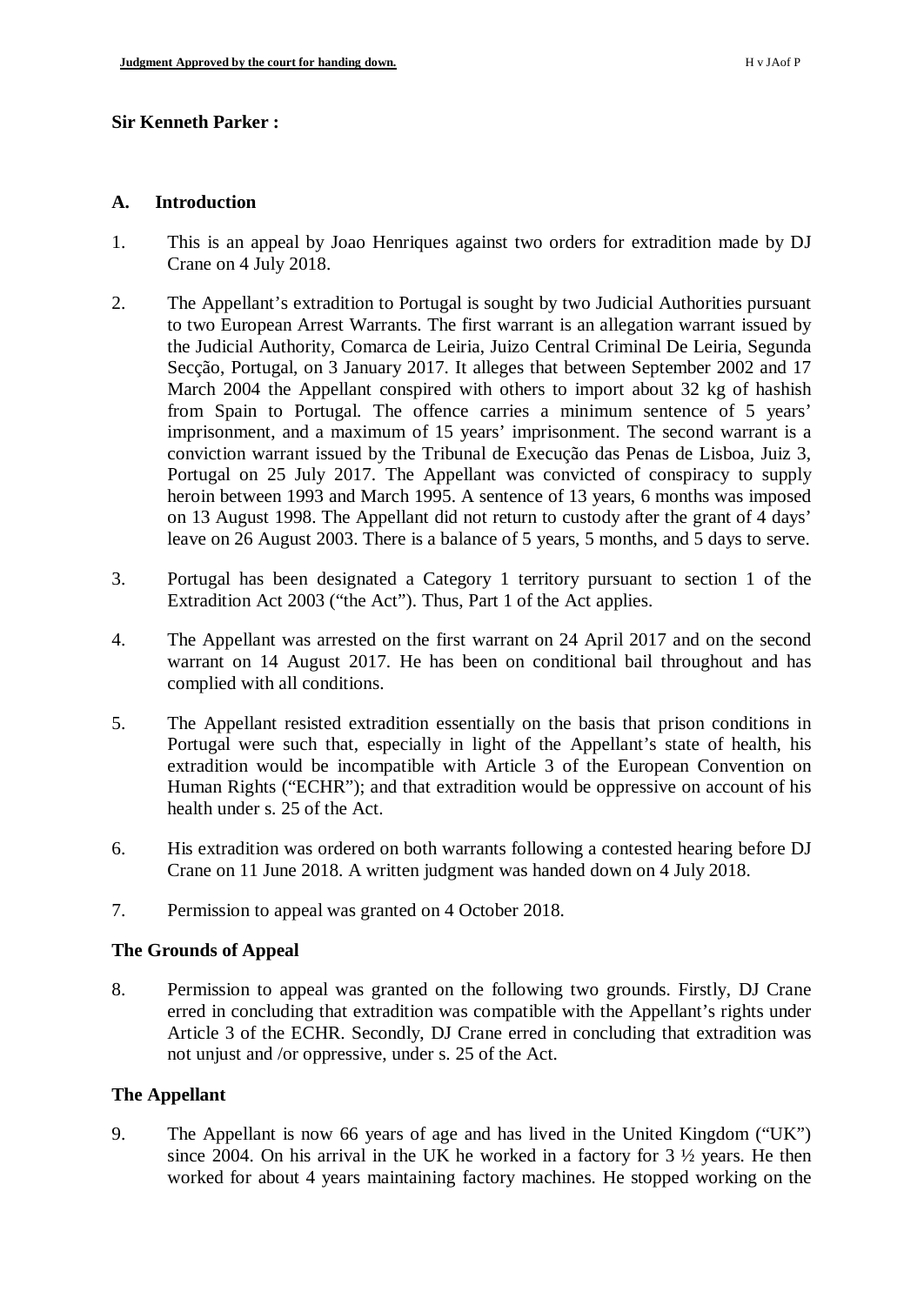advice of his doctor. It appears that he has travelled back to Portugal on several occasions, the last time being in August 2014.

- 10. As stated in a letter from Dr Potts at the Taunton Road Medical Centre in Somerset, he suffers from various conditions, which include Type 2 diabetes, fatty liver disease; morbid obesity; and poliomyelitis, mainly affecting the right leg.
- 11. The Appellant has been assessed by medical practitioners on a number of occasions. DJ Crane accepted the medical evidence, as follows.
- 12. Ms Julie Sheard (Occupational Therapist) assessed the Appellant on 6 December 2017. He could walk only a limited distance, had limited standing tolerance and struggled to negotiate stairs. He requires assistance with bathing and on occasions required assistance with dressing. His functional ability was unlikely to improve but was likely to be further reduced by his continuing post-polio syndrome and diabetes.
- 13. Dr Jason Payne-James assessed the Appellant on 20 December 2017. He undertook a frailty test and the Appellant was ranked as "*Moderately frail"*. "Moderately frail" is defined as "*people needing help with all outside activities and with keeping house. Inside, they often have problems with stairs and need help with bathing and might need minimal assistance (cuing, standby) with dressing*". The Appellant would require prostate surgery once his prostate medication ceased to be effective. He would suffer increased disability as a consequence of his post-polio syndrome and in the absence of any substantial lifestyle change was likely to be wheelchair bound by the age of 70.
- 14. Dr Payne-James provided a further medical report on 15 March 2019. The Appellant was found in addition now to suffer from swelling to the right of his neck and weakness to the right side of his face, which was diagnosed as Grade 2 Bell's palsy. After further assessment and a review of the medical records, Dr Payne-James concluded as follows. On the Clinical Frailty scale, the Appellant rated physically as between 6 and 7, Moderately to Severely frail encompassing those who are "*Completely dependent for personal care from whatever cause (physical or cognitive). Even so, they seem stable and not at high risk of dying (within up to 6 months*)". The Appellant had chronic pain in both knees and hips and now has right groin pain, which may reflect increasing arthritis in the right hip, which would further limit his mobility. The Appellant has a shortened, visibly atrophic wasted right leg with reduced muscle power in all groups. The Appellant has reduced mobility and can now walk about 10 meters and then needs to rest. Absent the level of support provided by his children, who undertake many of the activities of daily living on his behalf, he would struggle and his degree of frailty would increase. He would require a similar level of support from prison personnel in his day-to-day activities and the need would increase in the future. There has been an increase in his nocturia (night time urination) which coupled with his poor mobility would increase his likelihood of falling at night. His post-polio syndrome would continue increasingly to disable him and limit his mobility and Dr Payne-James anticipates that he could be wheelchair bound by 70, if not sooner.
- 15. Taking into account what he believed were the prison conditions in Portugal, Dr Payne-James concluded that there was a risk of acquiring infections, his personal hygiene would deteriorate as he would struggle to access shower facilities and his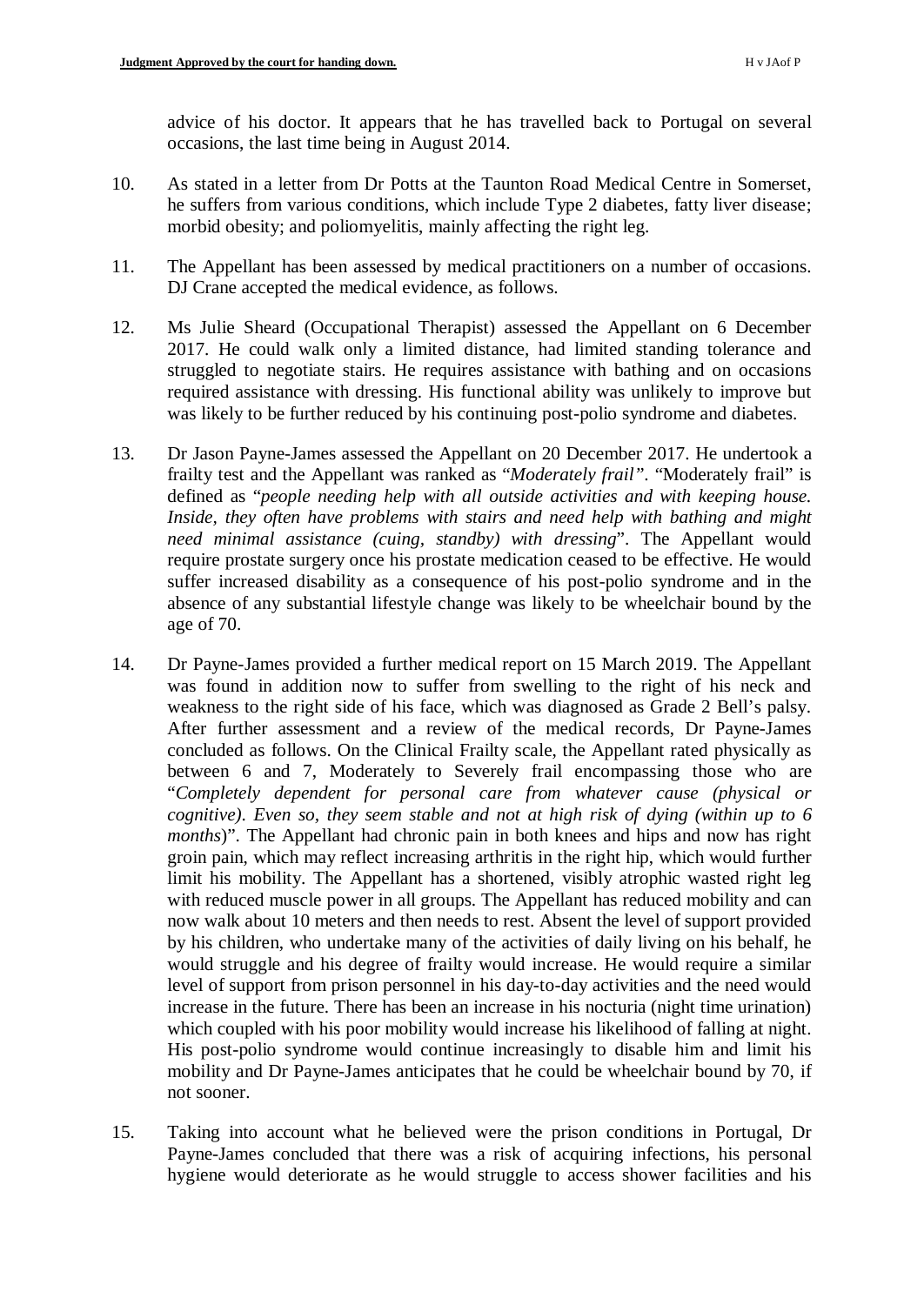diabetes and hypertension would become more poorly controlled in the event of less rigorous monitoring and possibly inconsistent medication administration.

- 16. The Appellant has two adult children in the UK, Claudia Henriques and Felipe Henriques. The Appellant relies heavily on his children to assist him with his most basic day-to-day living needs. They assist with bathing and the preparation of meals. He has to use a stick to help him get out of bed and move around the house. He cannot walk for more than 20 metres before requiring a break and fears falling if he were to walk unaided.
- 17. Until recently he has been assisted by Felipe who lives five minutes away. However, at the end of April 2019 Felipe was hospitalised and diagnosed with stage 4 lymphoma and liver failure. The initial diagnosis is that the cancer is aggressive. Felipe is no longer able to care for the Appellant.
- 18. Claudia works shifts as a chef in a pub. She has a daughter, Raquel, who was born in 2002. They came to the UK in 2011 and live less than a five minute drive from the Appellant. When she is not at work she goes to the Appellant's house to care for him, which includes assisting him washing, cleaning and cooking. In the winter months, when it is colder, they must assist the Appellant in getting out of bed. She is now caring for both the Appellant and her brother, Felipe.

# **B. Applicable law on prison conditions for the purposes of Article 3 ECHR**

- 19. It is unlawful for the UK to extradite an individual to a country where he is at a real risk of being treated in a manner prohibited by Article 3: *R (Ullah) v Special Immigration Adjudicator* [2004] 2 AC 323, §24. The legal burden is on the requested person to establish by evidence "*substantial grounds for believing that he or she would, if extradited, face a real risk of being subjected to treatment contrary to Article 3 in the receiving country*" *(Saadi v Italy* (2009) 49 EHRR 30, GC, at §140; *Elashmawy v Court of Brescia, Italy* [2015] EWHC 28 (Admin) at §49). Clear and cogent evidence is required to discharge this burden (ibid at §§49-50).
- 20. There is a strong but rebuttable presumption that EU member states will comply with their Convention commitments due to the concept of mutual trust: *Krolik v Poland* [2013] 1 WLR 490. To rebut the presumption "*something approaching an international consensus*" is required to be shown (§§4 and 7).
- 21. Ill-treatment must attain a minimum level of severity in order to offend Article 3. The threshold for this minimum level is relative (*Saadi* (supra) at §134). Ill-treatment will offend Article 3 ECHR if the suffering or humiliation involved goes beyond the inevitable element of suffering or humiliation connected with a given form of legitimate treatment or punishment.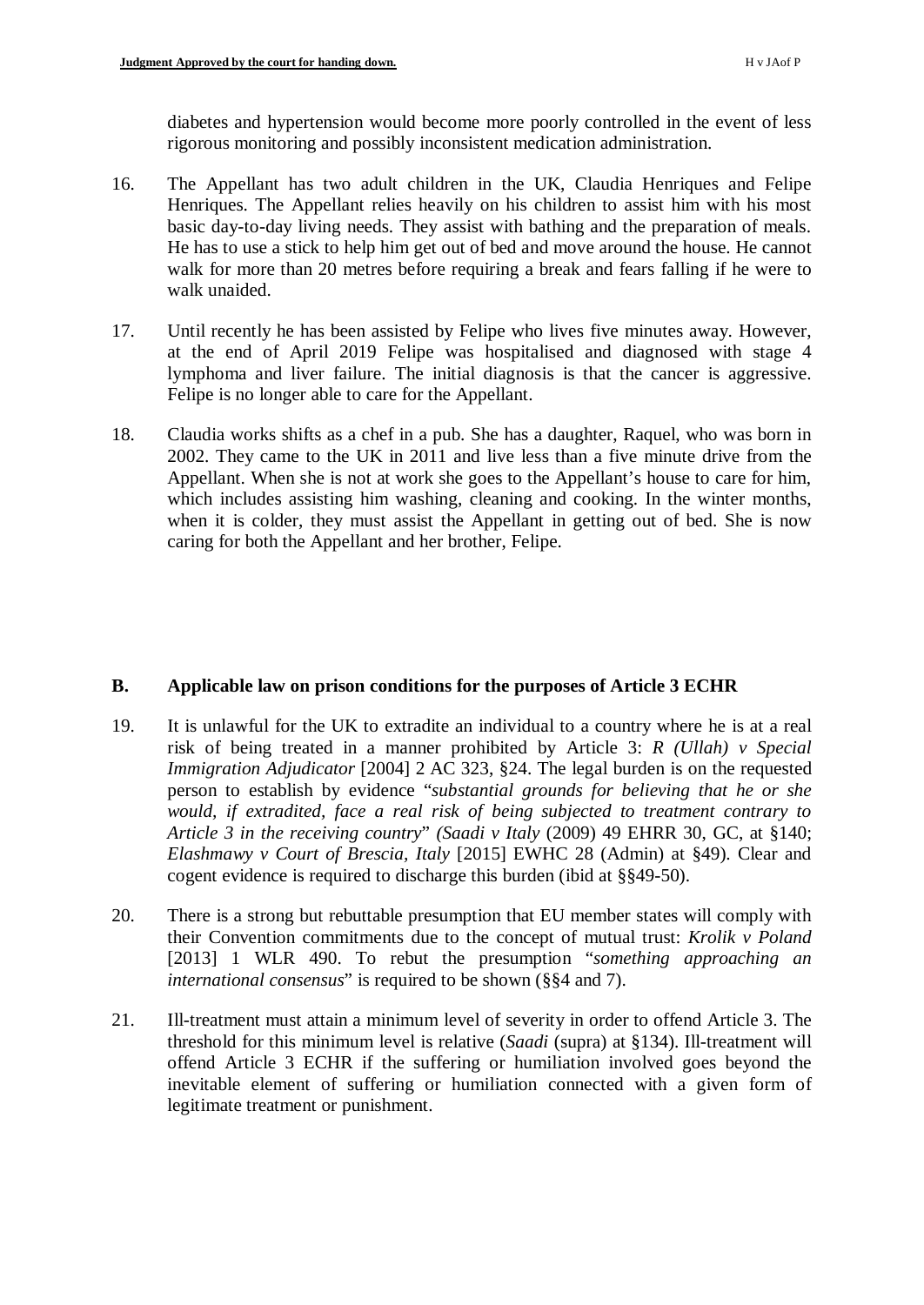- 22. The general applicable substantive requirements of Article 3 ECHR in the prison context were recently restated by the Grand Chamber in *Mursic v Croatia* (2017) 65 EHRR 1 at §§96-141.
- 23. In the EU context, Article 3 ECHR is mirrored by Article 4 of the Charter of Fundamental Rights, as to which the CJEU held in *Proceedings Against Aranyosi and Caldarau* [2016] QB 921 that:

(1) Where an "*executing Member State is in possession of evidence of a real risk of inhuman and degrading treatment"* for those returned to a requesting state, an assessment of the risk must be made such that return does not result in inhuman and degrading treatment (§88);

(2) The executing Member State must initially "*rely on information that is objective, reliable, specific and properly updated on the detention conditions prevailing in the issuing Member State and that demonstrates that there are deficiencies, which may be systemic or generalised, or which may affect certain groups of people, or which may affect certain places of detention*" (§89);

(3) However a finding that there is a real risk of a breach of Article 4 in a requesting state as a result of the general conditions of detention "*cannot lead, in itself, to the refusal to execute a European arrest warrant*" (§91);

(4) The key issue is whether there are substantial grounds to believe in the case of the specific person before the Court that there is a real risk of an Article 4 breach (§94);

(5) Should such substantial grounds exist, the requested state "*must, pursuant to art.15(2) of the Framework Decision*" urgently request supplementary information as to the conditions the requested person will be detained in upon return (§95);

(6) The request for information may include inquiries regarding national or international procedures in existence for monitoring detention conditions which make it possible for them to be assessed (§96);

(7) If in light of the information provided it is still found that there is a real risk of inhuman treatment, then the extradition request must be postponed but it cannot be abandoned (§98);

(8) Instead "*the executing judicial authority must postpone its decision on the surrender of the individual concerned until it obtains the supplementary information that allows it to discount the existence of such a risk. If the existence of that risk cannot be discounted within a reasonable time, the executing judicial authority must decide whether the surrender procedure should be brought to an end*" (§104).

24. The position of the prison system in Portugal has been examined recently by this Court. In *Mohammed v Comarca De Lisboa Oeste* [2017] EWHC 3237 (Admin) ("Mohammed No. 1"), having regard to CPT reports from 2012 (periodic visit of February 2012) and 2013 (ad-hoc visit of May 2013), along with the government's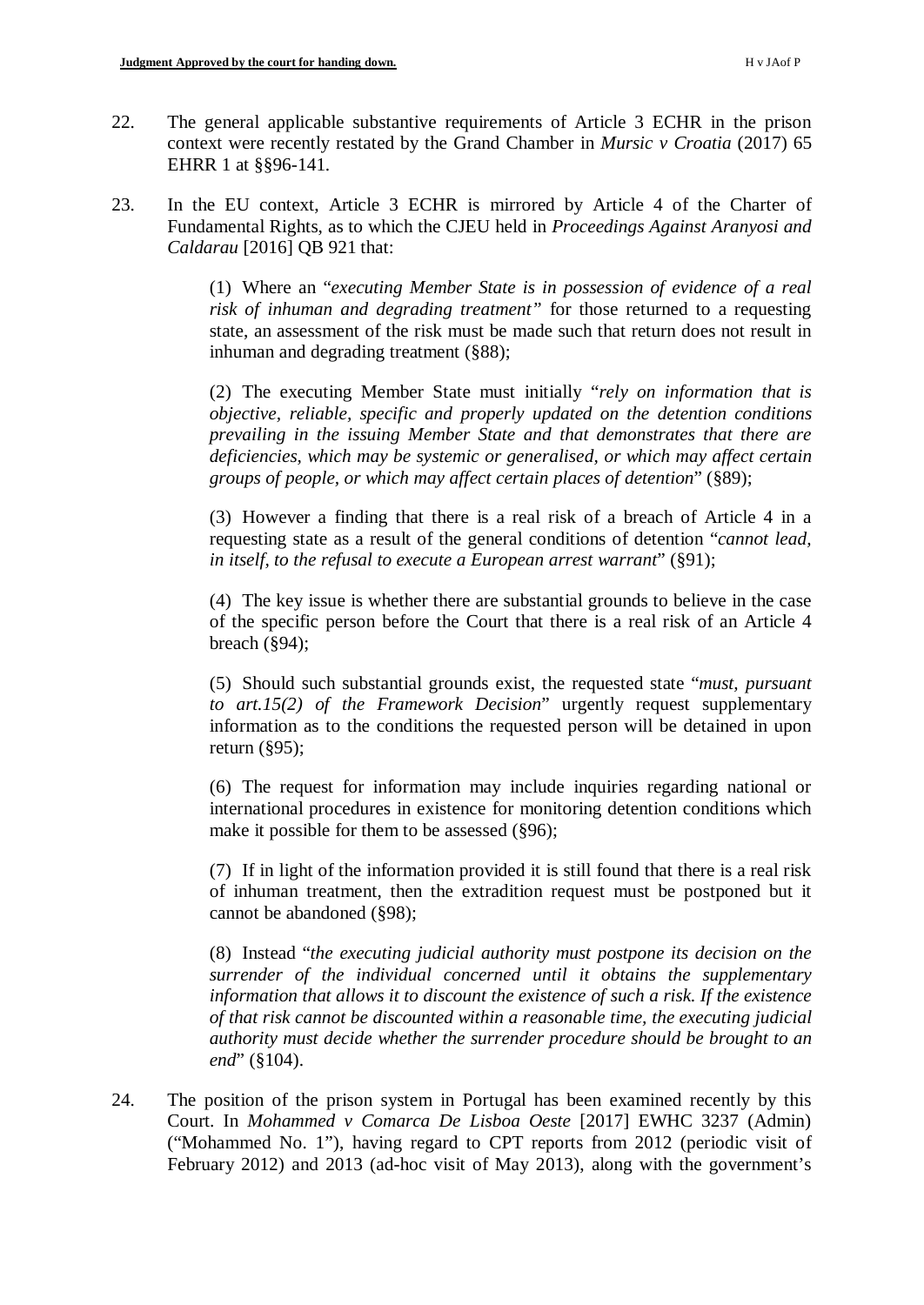response to each report, and other materials, this Court held (§49) that conditions in certain basement cells in Lisbon Central Prison do not comply with the standards set down in *Mursic*. The "*Aranyosi procedure"* was thus engaged in respect of that prison and information was requested from Portugal (§54).

- 25. In *Mohammed v Comarca De Lisboa Oeste* [2018] EWHC 225 (Admin) ("Mohammed No. 2"), the Portuguese authority provided a response to the questions raised (§13), as well as a response to a far earlier request for further information (§§16-17). The Court found that neither document provided adequately specific assurance to meet the risks it had identified (§§16-20), and refused further time for the Judicial Authority to put anything further before the court (§§24-26).
- 26. Following the discharge of Mr Mohammed, the Portuguese authorities provided, in all cases, a general assurance entitled the '*Declaration of Commitment*'. That provides that:

*"a. Inmates shall be detained in cells that provide at least 3sqm of personal space.*

*b. Inmates shall be detained in cells that contain a self-contained sanitary facility (and which is separated from the remainder of the cell).*

*c. Inmates shall not be detained in the basement areas of wings B, C, D and E of the Lisbon Prison or any room which lacks artificial light.*

*d. The commitment herein shall be recorded in the inmates personal penitentiary files.* 

*e. Should any temporary reduction in minimum personal space become necessary, as a result the prisoners own conduct, or in order to protect the health and safety of the prison population, the principles set out in Mursic v Croatia (7334/13, Grand Chamber judgment of 20 October 2016) will be applied to ensure that conditions remain compatible with Article 3 ECHR.*

*f. During the short periods of time that the inmates remain to the custody of others entities (e.g. on Court or Police cells), the DGRSP will transmit them the Recommendations and principles set out in Mursic v Croatia to ensure those conditions remain compatible with Article 3 ECHR. In particular:*

*(i) any such reduction in personal space will be short, occasional and minor;*

*(ii) any such reduction will be accompanied by sufficient freedom of movement outside the cell and adequate out-of-cell activities;*

*(iii) for the duration of such reduction the extradited person will be confined in an appropriate detention facility with no other aggravating aspects of the conditions of his or her detention…"*

27. The capacity of the Declaration to meet the risks identified in *Mohammed* was then considered by this Court in *Duarte v The Comarca De Lisboa* [2018] EWHC 2995 (Admin). This Court considered that a further CPT report published since *Mohammed*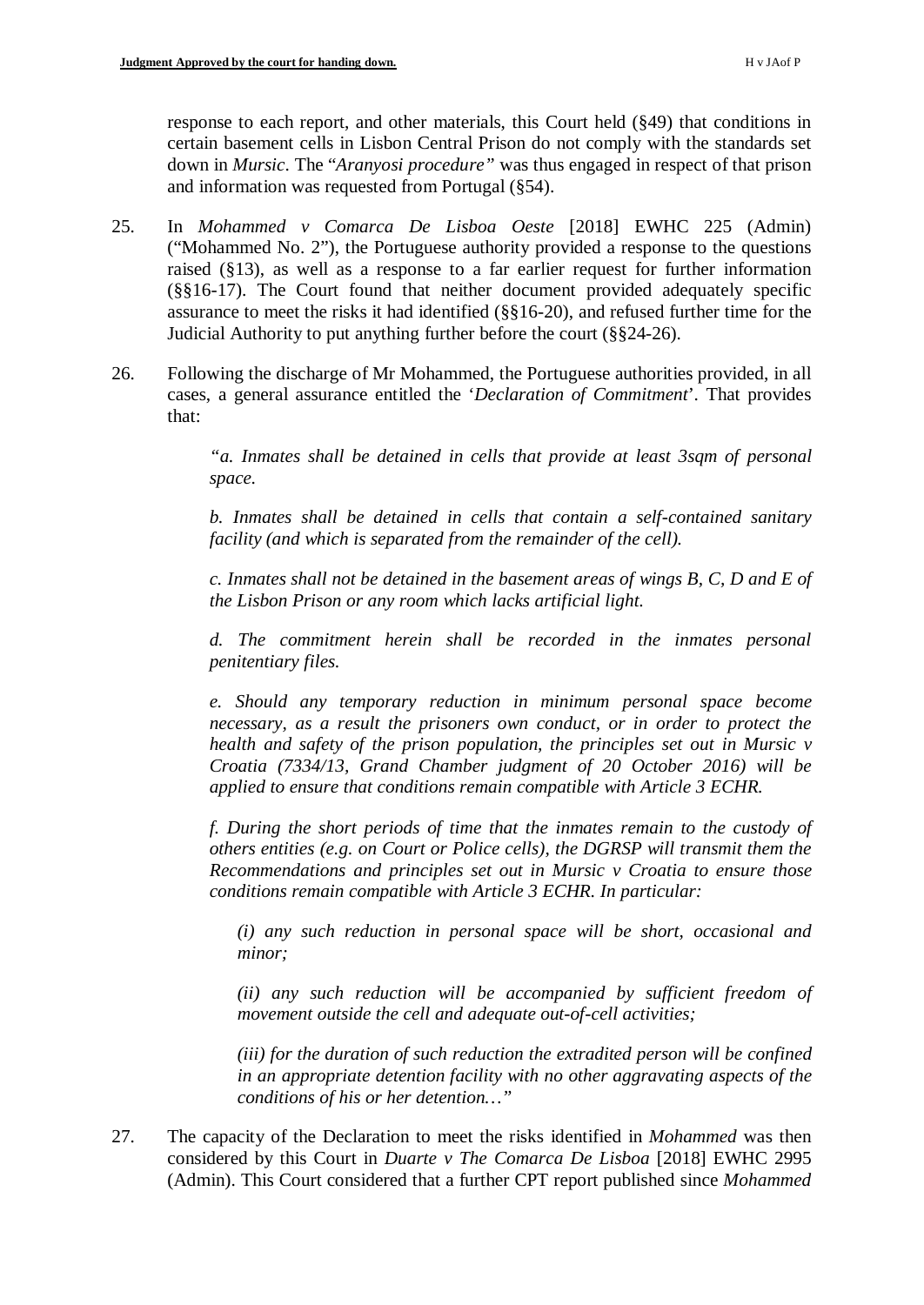*No. 2* "*provides objective, reliable and specific evidence that in autumn 2016 there were deficiencies affecting a number of prisons in Portugal, in particular because of a continuing serious problem of overcrowding and unacceptable living conditions in parts of some prisons"*. Having considered all the relevant material, Holroyde LJ concluded: [para 43]

"*It is however clear from the case law to which I have referred that a general assurance applicable to all potential places of detention may suffice to exclude a real risk of inhuman or degrading treatment, and in my view the Declaration of Commitment does so in this case. It is applicable to all prisons in Portugal, and in my view it is sufficient to meet the Othman criteria. It is accepted on behalf of the Appellant that the Declaration was given in good faith. That concession, properly made, is in my view important. Given that there is no evidence of a systemic problem affecting all parts of all Portuguese prisons, it is clearly possible for the Portuguese authorities to detain the appellant in a prison, or part of a prison, which does not risk breaching his rights; and the principle of mutual trust requires this court to assume that the Portuguese authorities will do so. There is in my view nothing in the evidence and submissions before this Court which displaces that assumption. I accept that it is likely that the appellant will initially be detained for a short period at Lisbon Central Prison. I further accept that if a real risk of a breach of Article 3 is shown, the fact that it will only exist during a short period would not assist the Portuguese judicial authority. There is however no ground for saying that there is a real risk that the appellant would be detained in a part of Lisbon Central Prison which has been condemned by the CPT, and other parts of that prison have not been said to carry a real risk of breach of Article 3. There is clear evidence of actual improvement, in particular in the reduction of the level of overcrowding and a clear statement of intent – which must be respected – to achieve further improvements at that prison and elsewhere in the prison estate; and there is a clear assurance that any prison to which the appellant is allocated will house him in conditions which comply with the Mursic principles and meet the minimum standards set out in the Declaration of Commitment."*

28. The *Declaration* relied upon decisively in *Duarte* is applicable to, and has been served in, the present case.

## **Ground 1, and the first relevant issue, namely, prison conditions combined with the Appellant's state of health**

- 29. Mr Steven Powles QC, on behalf of the Appellant, submits that both Lisbon Central Prison and Leiria Prison remain overcrowded. Furthermore he contends that, on the basis of an expert report of Ms Vania Costa Ramos dated 22 February 2019, neither Lisbon Central Prison nor Leiria Prison would be equipped to provide the care that the Appellant reasonably requires, in particular with respect to daily assistance in washing, using the lavatory, and moving within the prison, given his present restricted mobility (which is in the event likely to deteriorate). The Appellant will not be able to stand and shower; he will struggle with stairs.
- 30. Mr Powles also drew attention to evidence that the continuing threat of industrial action by prison personnel in Portugal would make delivery of treatment which was compliant with Article 3 ECHR even more precarious than might otherwise have been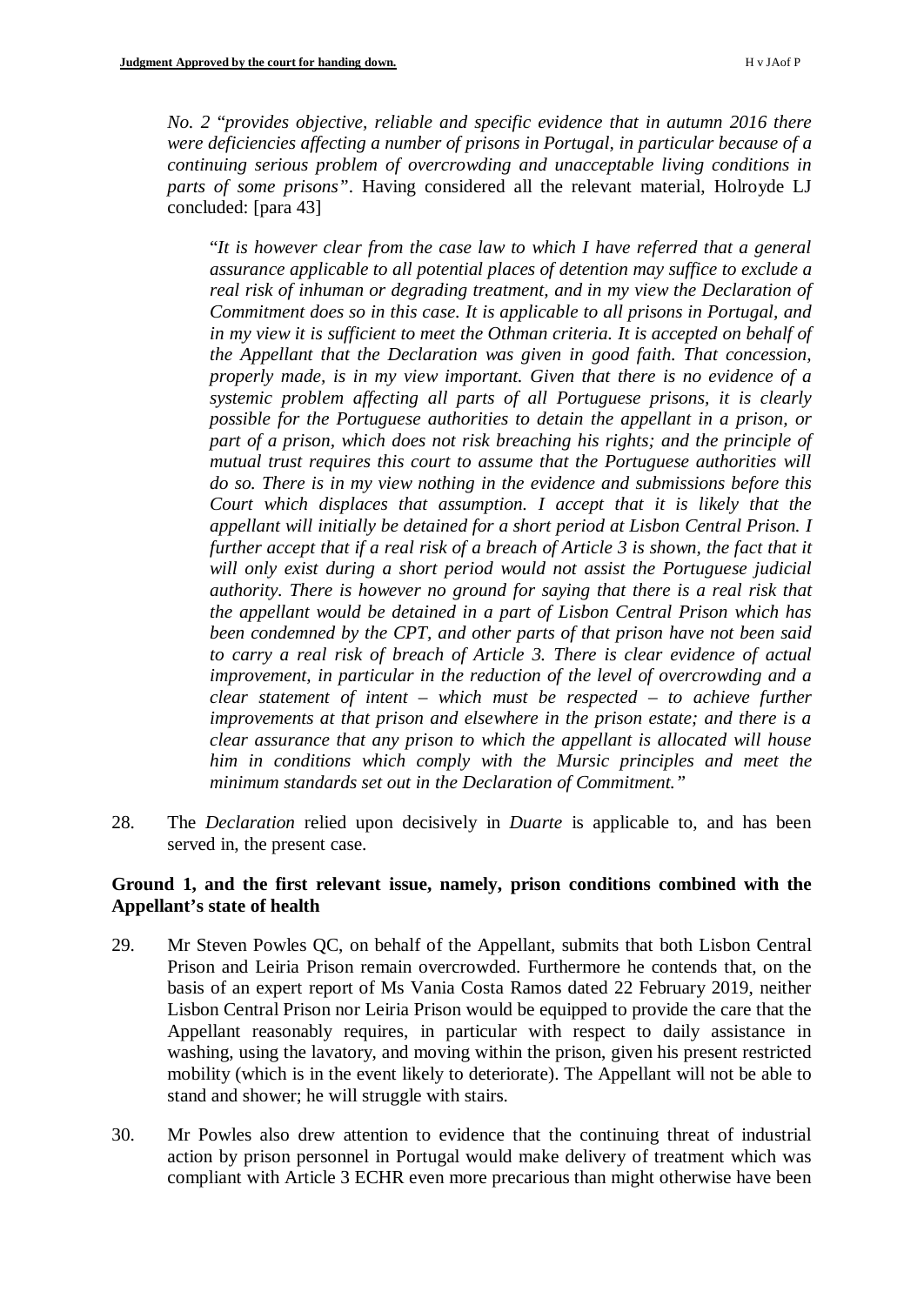the case. Finally, Mr Powles drew attention to the likely difficulty that the Appellant might face in communicating his reasonable needs to those responsible for his care in prison.

31. For the proceedings before DJ Crane, Portugal provided certain assurances to the court, namely:

(1) Letters dated 22 January and 8 February 2018 from the Portuguese Ministry of Justice (Mr Manata, deputy director general of prisons) stating that the Appellant (and indeed all persons extradited to Portugal) will be sent initially to the prison in Lisbon attached to the police station (as opposed to Lisbon Central Prison, whose basement cells were the subject of this Court's judgments in *Mohammed*).

(2) Letter dated 22 January 2018 stating that the Appellant may then *"…be assigned to any Prison Establishment with General and Family Medicine assistance, what is happen [sic] in all Portuguese Prisons Establishments… The mentioned medication [currently prescribed to the Appellant in the UK], or equivalent, is available in any Prison Establishments. There are sanitary/bathing facilities suitable for the state of health of the patient in most of the Prisons Establishments. The particular needs of the patient can be satisfied in the generality of the Prisons Establishments, always being safeguarded the possibility of adjusting the medical care to the clinical evolution [sic] of the patient (prisoner), in particular and if justified, medical assistance at the Prison Hospital the Sao Joao de Deus or in Unit of the National Health System…*"

32. Taking account of all relevant material, including the assurances set out above, DJ Crane reached the following material conclusions:

> "44. *The RP [The Appellant] will have the same right of access to the national health service as the general population. The RP will be provided with medicines and access to health care professionals at the prison hospital. So the RP will receive adequate medical treatment. He can be provided with a special diet for his diabetes.*

> *45. The RP has additional care needs but these are limited to assistance putting on socks and shoes and some assistance in bathing and occasional needs getting out of bed. The RP will be assessed upon his arrival in prison, including by healthcare professionals, which will ensure that his particular requirements are known to the authorities and provided for. Whilst there are concerns over staffing levels and the conditions of the building, they are not such as to indicate that the treatment of the RP will create a real risk of breach of his Article 3 rights.*

> *46. If the RP's needs reach a certain level there are alternatives to the RP serving his sentence in a prison, such as the prison hospital, which has a new residential unit, or in hospital or at home."*

33. Having considered the assurances that were before the court, DJ Crane stated her final conclusion, as follows: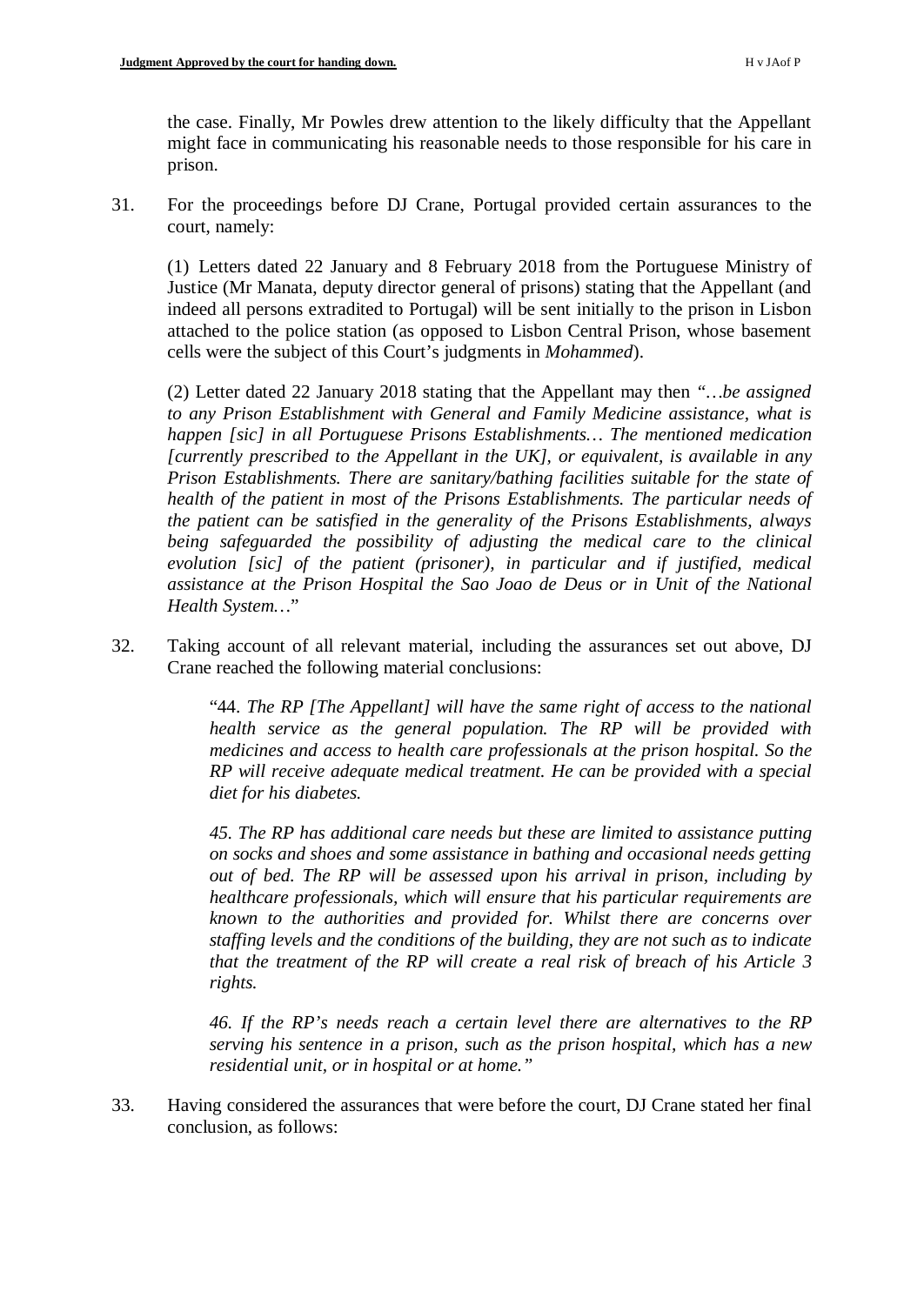*"49. In Othman (Abu Qatada) v UK [2012] ECtHR 56, the court set out the criteria to be applied when considering assurances:*

*a) Portugal is a member of the European Union and a signatory to the European Convention on Human Rights. Therefore, an assurance from Portugal can be accepted.*

*b) In assessing the quality of the two assurances, I consider:*

*i) The terms of the two assurances have been disclosed to the court.*

*ii) Both assurances provide specific details about the minimum conditions the RP will be held in and the medical care that will be provided.*

*The assurances detail the medical assistance that will be available, the sanitary/bathing facilities, the assessment of the RP's individual need,s the availably [sic] of the Prison Hospital and units of the National Health Service, a minimum personal space of 3sqm, the closure of the relevant basement areas in Lisbon Central Prison and the provision of artificial lighting. The assurance details that the Director General is aware of the obligations in Mursic and will comply with them.*

*iii) The assurances have been given by the Director General for Reinsertion and Prison Services of the Portuguese Ministry of Justice and can bind the state. Vania Costa Ramos agreed that he had the authority to give an assurance and that there was no reason to suppose that it would not be upheld.*

*iv) The director General has detailed that the commitments shall be recorded on each inmate's personal file. He is [in] charge of the prison system and there is no reason to suppose that the individual prisons will not abide by his guarantees.*

*v) Portugal has ratified the Optional Protocol to the United Nations Convention Against Torture in December 2012. It was ratified domestically in January 2013. On 09.05.13, the Portuguese government adopted a resolution designating the Provedoria de Justica as the national Preventative Mechanism.*

*vi) Portugal has a Prison Ombudsman, has cooperated with CPT visits and cooperated with the CPS in providing assurances. This indicates that they have systems for monitoring prison conditions. It also indicates that they will cooperate with monitoring of the assurances.*

*50. The assurances provide sufficient guarantees to ensure that the risk of breach of the RP's Article 3 rights, as identified above, is discounted.*

*51. If I am wrong that the particular health and care needs of the RP within the Portuguese prison system do not reach a level such as to amount to a real risk of breach of his Article 3 rights, the assurances provided are sufficient to*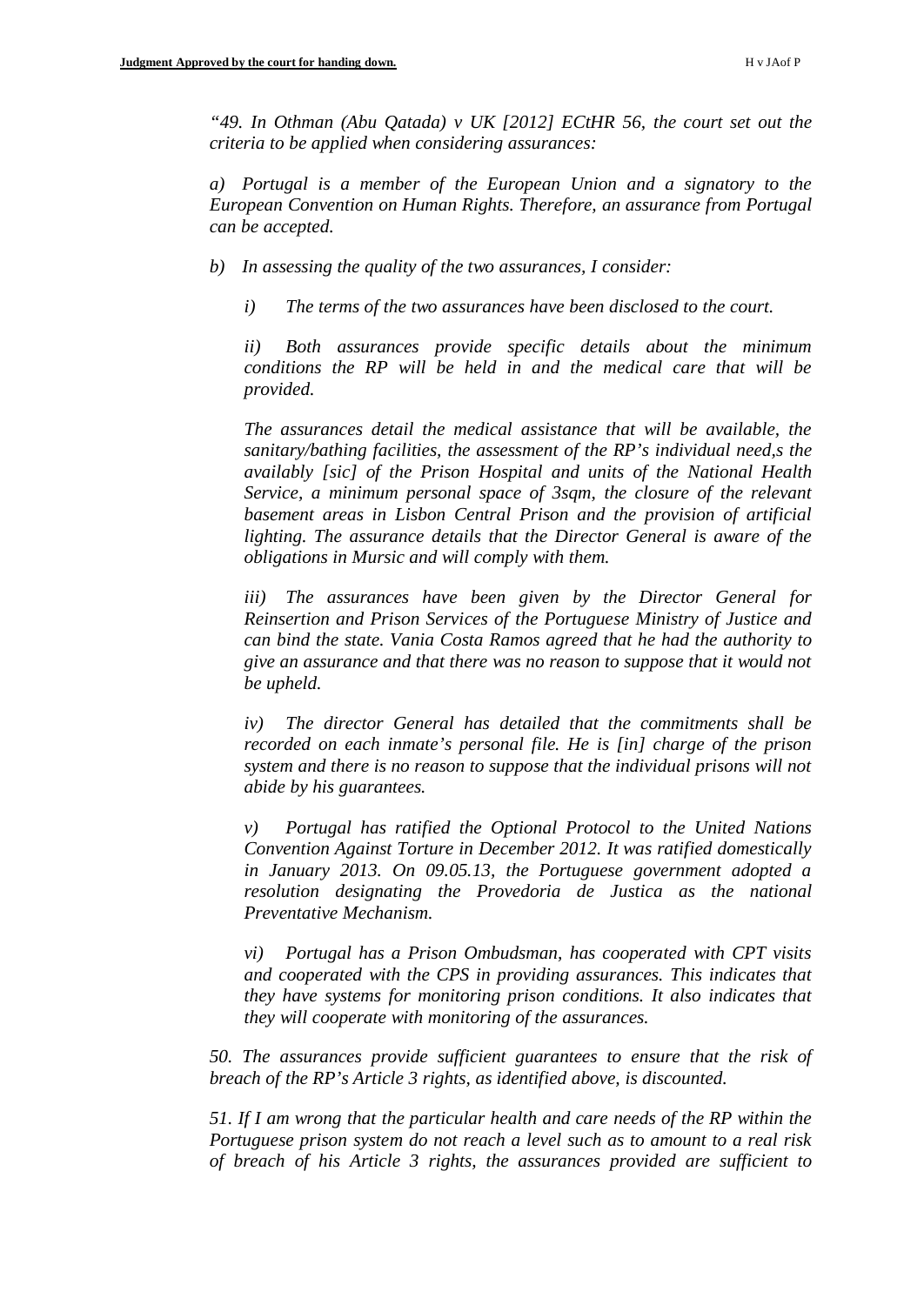*guaranteed that his needs are met such that there would no longer be a real risk of breach of his rights."*

- 34. After the decision of DJ Crane, and following the launch of this appeal, Portugal provided further material in the form of, first, a letter from the Portuguese Ministry of Justice (Mr Manata, deputy director general of prisons) dated 10 September 2018 reiterating the content of his previous assurance; and secondly, a letter from the Portuguese Court with conduct of the trial following any extradition assuring that that Court will also address the prison services to "*ensure that the defendant…will have access to home-suitable for people with reduced mobility, and ask for the help of a third person to assist him in his personal hygiene…all the medicines available in the market may be released to [the Appellant] when detained' and, like all prisoners in Portugal, he has 'the right to medical and nursing conditions, and when their medical condition is justified by medical indication, they may be admitted to a prison hospital*".
- 35. In the light of Ms Ramos's report of 22 February 2019, and Dr Payne-James' report of 15 March 2019, the Portuguese authorities were asked to provide further specific assurances. The newly appointed Portuguese Director General of Prisons then provided a further and comprehensive assurance. I set out below the assurance requested, and, in italics, the assurance given.
	- 1) Reconfirm the commitment set out in i) the documents you have previously provided specifically in respect of Mr Delgado Henriques that is, your letters of 23 January 2018 (enclosing a letter from 22 January 2018), 10 September 2018, and 11 September 2018; and ii) in the general document named as the Declaration of Commitment dated 6 April 2018 signed by Celso Manata;

*The commitments previously made remain in effect;*

2) That Mr Delgado Henriques will be placed in a cell which is on the same floor as a shower room and dining hall, or with access via a lift given he cannot walk up or down any steps;

*The Appellant will be received in the prison hospital in Sao Joao de Deus in Caxias for observation and then transferred to a prison that affords "easy access" to facilities (showers, refectory, exercise yard, visiting rooms and medical services) without barriers such as stairs;* 

3) That there will be an immediate medical assessment of Mr Delgado Henriques' needs following his surrender, with a view to establishing a suitable and medically safe regime for him upon admission to prison;

*He will be assessed immediately in order to determine his needs. That must occur within 24 hours of his admission;*

4) That sufficient staff will be provided in order to assist Mr Delgado Henriques with his mobility needs, including assisting with access to the visitation area;

*He will receive medical attention according to his needs;*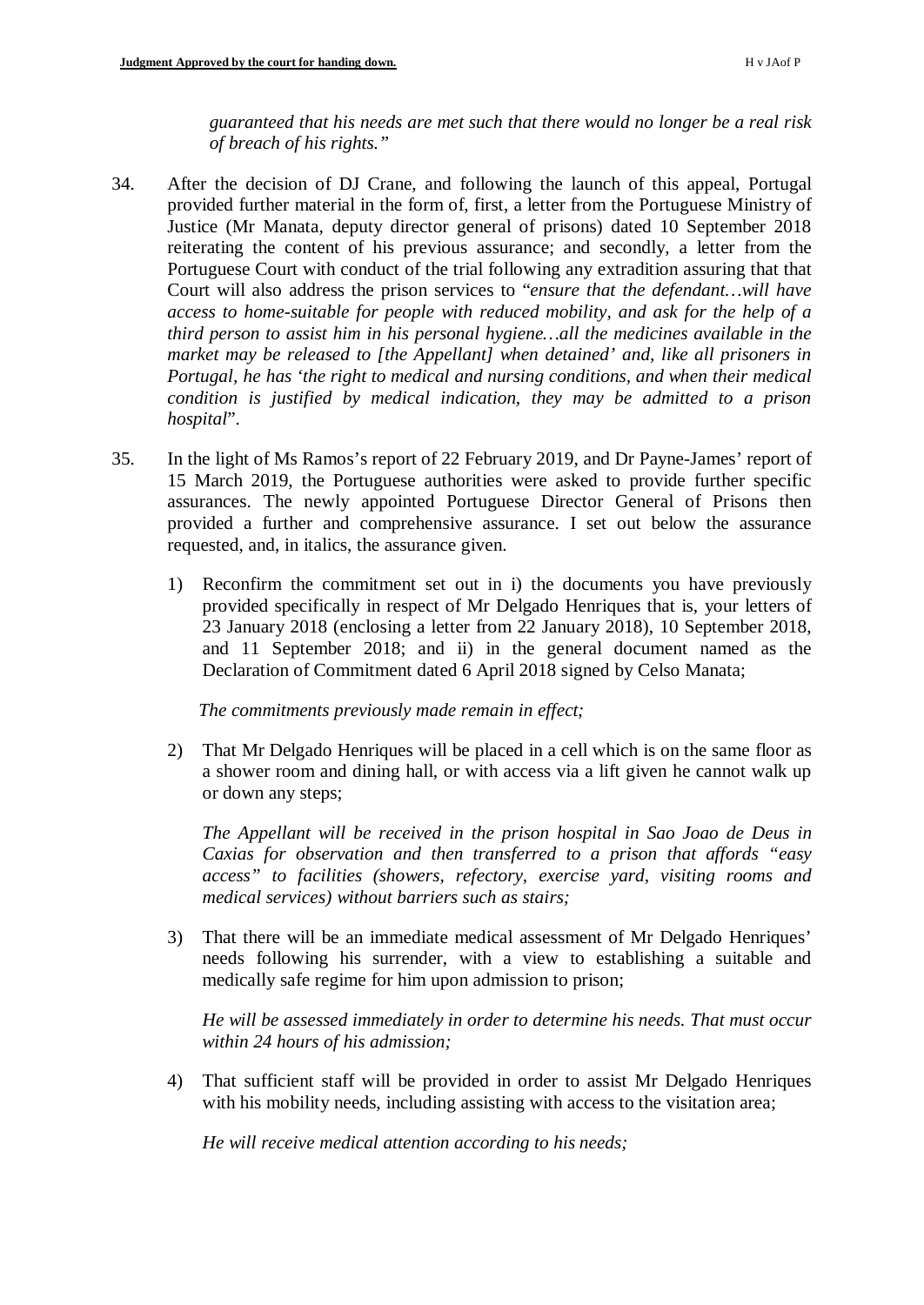5) That Mr Delgado Henriques will be housed, at all times, in accommodation with at least one other individual, to ensure that he is not left alone at any time and/or he will be placed in a cell with a working call bell – potentially within wing F of Lisbon Central Prison where it is understood they are currently in working order – or provided with a personal alarm. This is because his mobility problems result in a high risk of him falling;

*He will be housed in a cell with a call bell, and possibly with another detainee [to ensure his own safety];*

- 6) Confirmation that his current medication, or any such other medication as recommended by doctors in Portugal, will be provided. His current medication is as follows:
	- a. Amlodipine 10mg daily;
	- b. Indapamide 2.5mg daily;
	- c. Metformin 1000mg twice daily;
	- d. Ramipril 10 mg daily;
	- e. Simvador 20mg daily;
	- f. Tabphyn 400mg daily;
	- *g.* Finasteride 5mg daily.

*His medication or equivalent is available at any prison and will be provided under the guidance of doctors;*

7) Confirmation that Mr Delgado Henriques will be provided with access to a diet specific to his needs as a Type 2 diabetic;

*His dietary needs will be met;*

8) That Mr Delgado Henriques will be provided with access to in-prison healthcare emergency equipment, should it become necessary, including ECG, defibrillator, oxygen, and nebuliser;

*He will be provided with the necessary medical equipment, including ECG, defibrillator, oxygen and nebuliser;*

9) That Mr Delgado Henriques will be provided with access to external hospital healthcare where appropriate;

*If his particular needs cannot be [met] in the prison, he will receive treatment at the prison hospital or an external National Health Service facility;*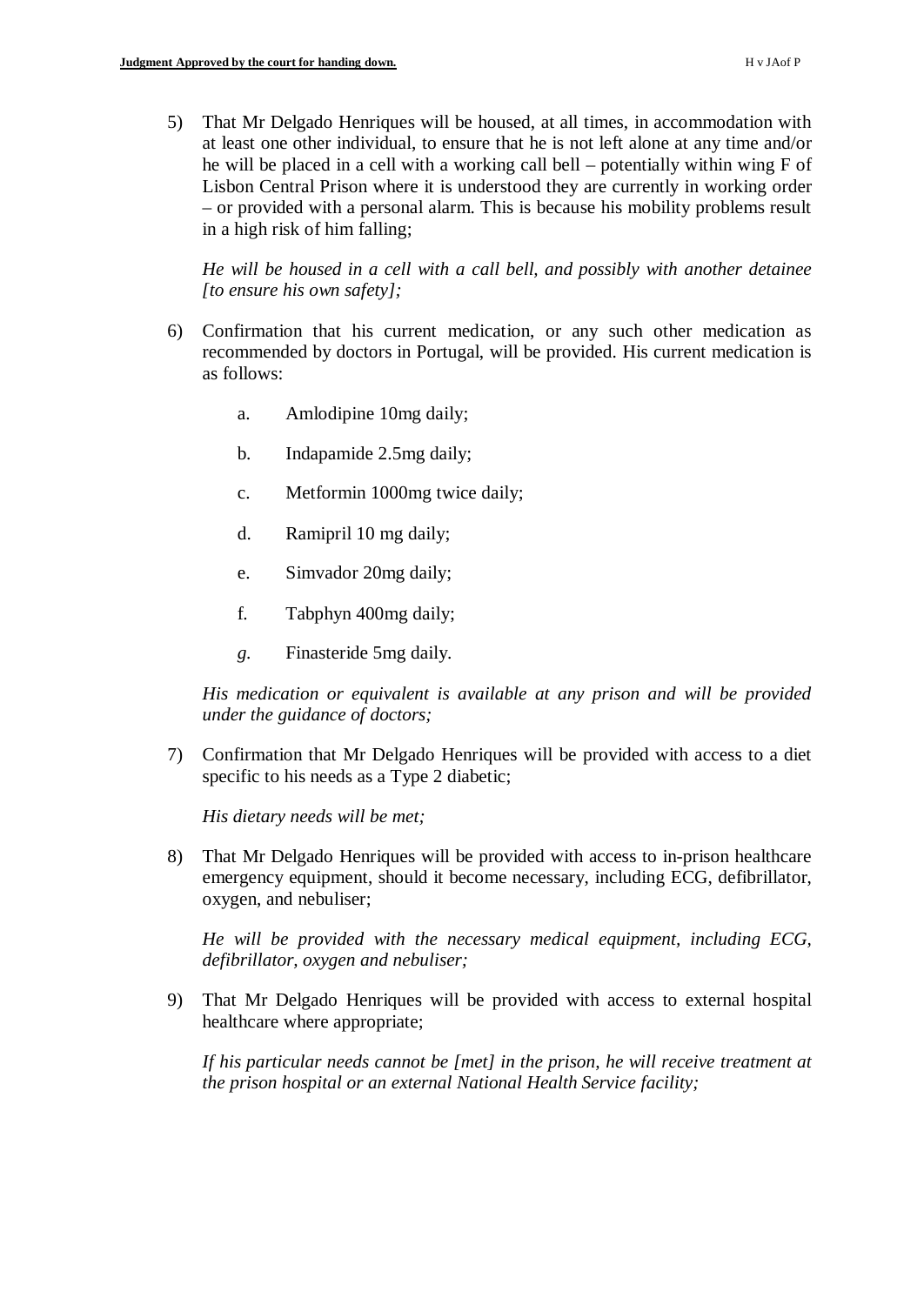10) Confirmation that Mr Delgado Henriques has the possibility of serving any sentence in hospital or under 'home arrest', in the event that doctors in Portugal recommend it;

*A physician will be able to decide whether he can serve some of his sentence in hospital, and a Court may consider the possibility of doing so under house arrest;*

11) That all of the above matters will be available, notwithstanding any strike action ongoing in the establishment in which Mr Delgado Henriques is detained at the time;

*Regardless of any industrial action, minimally assured services include food, medication and healthcare;* 

12) Consideration of any measures appropriate to carrying out the surrender of Mr Delgado Henriques to Portugal, bearing in mind the significant medical needs which he has and how the journey will impact on him;

*If the Appellant's doctors certify it as essential, Portugal will also guarantee that the Appellant can be accompanied on the extradition flight by a doctor.*

#### **Discussion**

36. The correct approach in principle to the issue before this court was set out by Knowles J in *Andrzej Magiera v District Court of Krakow, Poland* [2017] EWHC 2757 (Admin):

> *"34 …. where a requesting state is asked to respond to concerns about the health of a person whose extradition from the UK they have requested, and to supply details of how they would propose to manage that person in a prison environment to assuage legitimate concerns about the person's health were he to be extradited and incarcerated that are supported by detailed medical opinions, they must provide, so far as is reasonably practicable, a response which meets the concerns in respect of that specific individual. That is not to say that very lengthy documents or care plans need always be provided by way of reply. The starting point must be that in the case of an EU member state there is a rebuttable presumption that there will be medical facilities available of a type to be expected in a prison: Kowalski v Regional Court in Bielsko-Biala, Poland [2017] EWHC 1044, para 20. From that starting point it might not [be] necessary to say very much more. In the case of an insulin dependent diabetic prisoner, for example, it might merely be necessary for the requesting state to indicate that the management of diabetes is understood, that insulin is available, and that arrangements can be made for the defendant's blood sugar to be appropriately monitored.*

> *35. However, in other cases where the treatment or management of the illness or condition is more complex, more detail may be required before the court considering matters under Part 1 of the EA 2003 can be satisfied that concerns arising from the defendant's medical condition have been met such that there are no bars to extradition. The reason is that it is self-evident that the range of*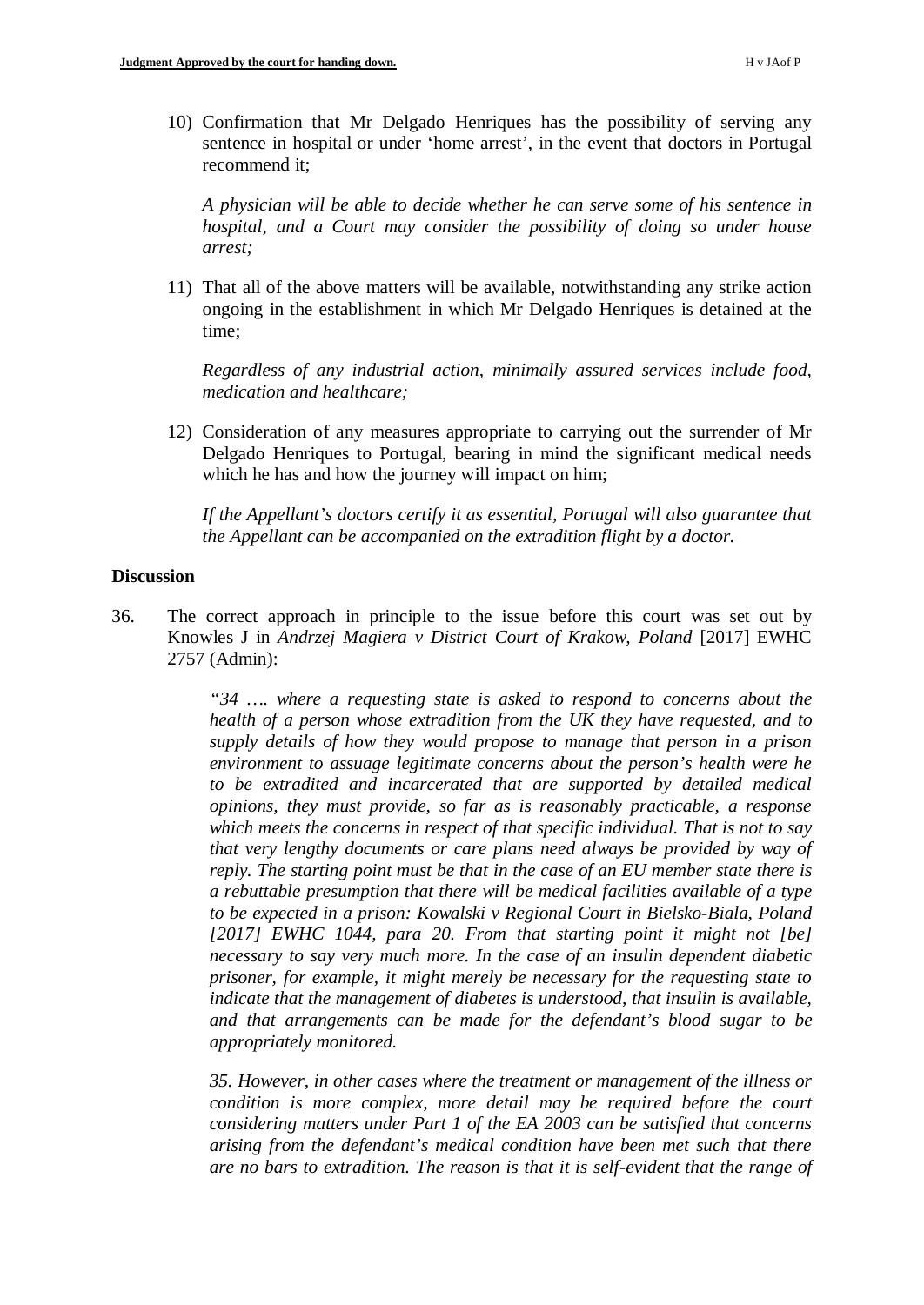*medical care that is provided in prisons is necessarily and inevitably more limited than that which is available in the outside world (as the Polish authorities in this case have expressly stated), and it is also obvious that the sort of medical care which can be provided in prisons is subject to constraints arising from security requirements and the like. Thus, in some cases it may be necessary for the requesting state to provide specific details of what concrete steps will be taken to address the specific issues arising from the defendant's illness to ensure that he does not suffer severe hardship or oppression by reason of his incarceration resultant on extradition. In such a case, broad generalised assertions to the effect that the prison has a clinic, or that prisoners are entitled to heath care, or that (unspecified) medicines are available, may not be enough."* 

- 37. Between 27 September and 7 October 2016 the European Committee for the Prevention of Torture ("the CPT") visited Portugal, investigated prison conditions at a number of prisons, and reported in detail its findings to the Portuguese Government in a Report that was published on 27 January 2018 ("the CPT Report"). Section 5 of the CPT Report specifically considered "Health care services". Paragraph 57 of the CPT report stated that *"health care facilities in the prisons were, on the whole, of a good standard"*. The CPT Report enumerated the medical staff – doctors, nurses and specialists – at four prisons, noting at paragraph 57 that staffing levels were "*not always adequate*", impacting on access to care. At paragraph 58 the CPT made specific recommendations to reinforce the level of health-care staffing at the prisons in question. As regards medications, the CPT found that there was an adequate supply in the prisons visited, but made recommendations regarding stocking and delivery. The CPT criticised the adequacy of medical screening on admission and the recording of results, and made appropriate recommendations.
- 38. The Portuguese government responded to the CPT Report. In section 4 of the response, under 'Health Care Services', the government referred to a new interministerial working group, created by the Minister of Health and Minister of Justice, whose mission was to improve the inmates' access, on an equal footing with other citizens, to the National Health Service. The government also stated that it had assumed direct responsibility for the recruitment of doctor and nurses, with private companies now used to complement the state's care responsibility. The government accepted the recommendations regarding staffing levels, and indicated in some detail how the recommendations would be implemented. The government also explained how it was implementing, or intending to implement, the recommendations in regard to distribution of medicines and medical screening on admission.
- 39. In summary, the CPT Report did not identify any fundamental failure in the provision of health care in the prisons that the CPT visited. The Report did indicate several areas where improvement was necessary, and made appropriate recommendations. The Portuguese government has plainly paid close attention to the CPT Report, has accepted the relevant recommendations, and has adopted measures, or was in the course of adopting measures, in order to address the areas of weakness identified by the CPT. In my view, in the light of this evidence as a whole, there are no sufficient grounds to justify displacing the threshold presumption (see paragraph 36 above) that the general standard of health care provided in Portuguese prisons is compliant with the requirements of Article 3 ECHR.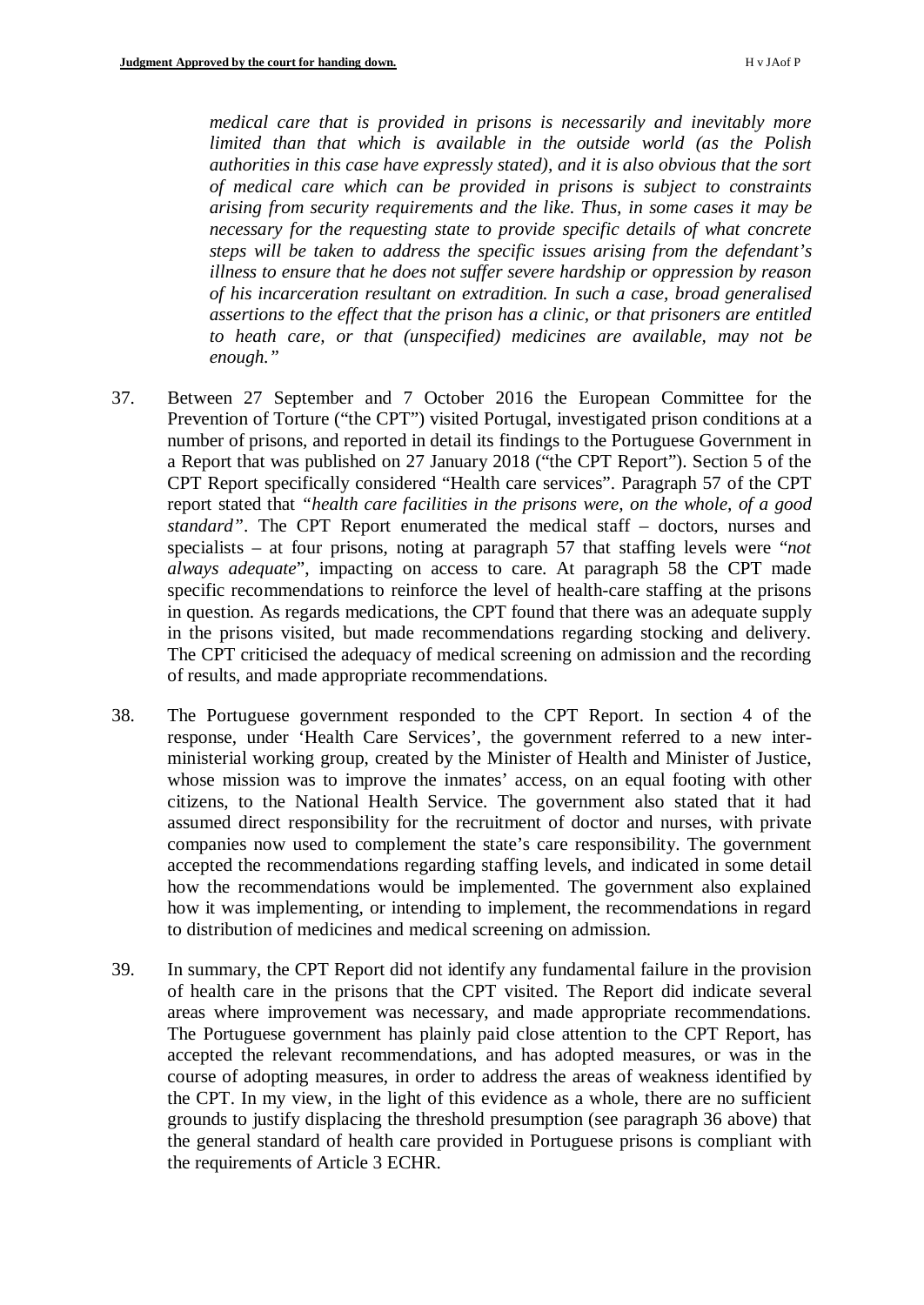- 40. As to the health care of the Appellant, I note first that his medical conditions (see paragraphs 10-15 above), although relatively serious, are not of such complexity that they would require attention significantly beyond what could be reasonably expected in a prison hospital that met the standard required by Article 3.
- 41. Furthermore, the Portuguese Director General of Prisons has, in the latest assurance of 2 July 2019, specifically addressed each and every matter bearing on the care and treatment of the Appellant. He will be received in the prison hospital in Sao Joao De Deus in Caxias for observation. There is no assurance that he will remain in that prison, but, in my view, no such assurance was necessary because the assurances, read collectively, guarantee that he will be at all times in a prison capable of providing the care that he reasonably requires. The assurances deal with medication, dietary needs, and medical equipment. He will be kept in a cell with a call bell, and may, for his own safety, share a cell with another detainee. A doctor will determine whether he needs at any time to be moved to a prison hospital or an external NHS hospital. Even if there were industrial action, the Director General undertakes that the Appellant will continue to receive appropriate care and treatment.
- 42. Mr Powles QC pointed out that the assurances referred to above might be thought to be in relatively broad terms. For example, the precise prison where the Appellant might be held was not specified, so that it was not feasible to evaluate in advance conditions at a particular establishment against the assurances given. Nor is it stated in precise detail how his medical needs will be met. However, in my view, there would be potential and serious difficulties with the kind of granular, highly prescriptive approach that Mr Powles appeared to suggest. For example, it would not be likely to be conducive to operational efficiency, or even to be in the longer term interests of the Appellant, to limit the choice of prison in which he was to be kept, provided that his care and treatment were satisfactorily delivered in any prison where in fact he was kept. The same can be said about the nature of the care and treatment itself. Furthermore, an over prescriptive approach along the suggested lines would tend to encourage later allegations that a particular assurance had not been fully met, when examination showed that in fact some alternative, but perfectly adequate, measures had been adopted by the requesting state to achieve the relevant objective.
- 43. In short, taking due account of the threshold presumption (see paragraph 36 above), and also of the comprehensive assurance given by the Director General of Prisons, I am satisfied that Portugal will provide care and treatment to the Appellant which are in accord with the requirements of Article 3 ECHR.
- 44. It is only necessary to add that the carefully reasoned judgment of DJ Crane, dealing with the first relevant issue under Ground 1 of this appeal, was, in my opinion, wholly justified on the evidence before her, and disclosed no error of law.

# **Ground 1, and the second relevant issue, namely, whether Portugal can be relied upon to comply with its assurances**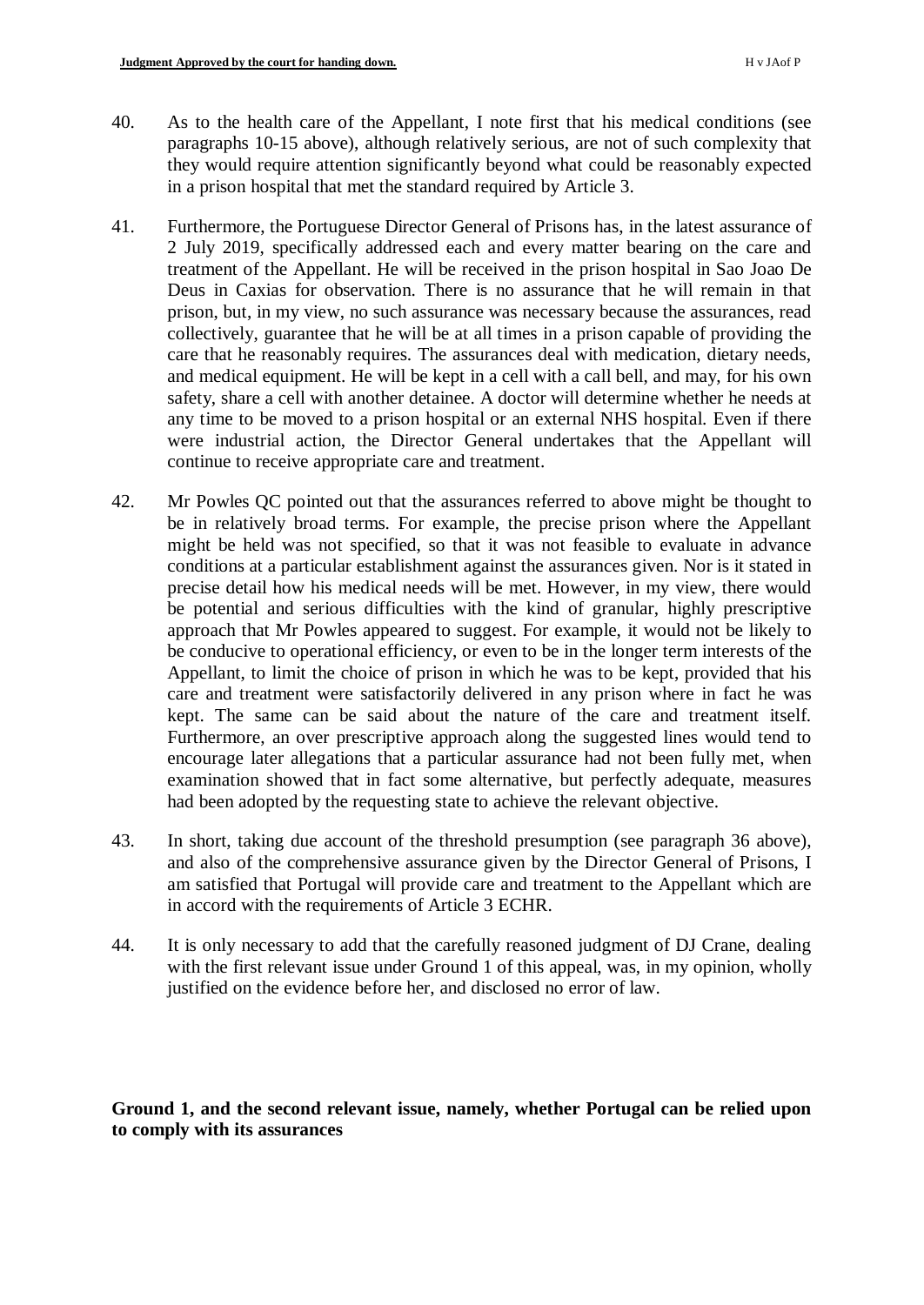- 45. Mr Powles submitted that there was evidence to show that Portugal had not complied with the assurance in the form of the Declaration of Commitment (see paragraph 26 above). He relied upon the case of Mr Barry Candé, an individual who was extradited from the UK to Portugal in September 2018, on the basis of the Declaration of Commitment. Mr Candé made the following allegations.
- 46. He was detained immediately upon return to Portugal in Lisbon Prison, where he remained until his transfer to Linho Prison in January 2019. In his first cell he had a bed with a wooden frame and a thin sponge mattress, which had bed bugs. In the cell in wing B, the two beds in the cell were made out of cement and each bed had a thin mattress. There was no artificial light in either cell. Both cells had cockroaches. Neither cell had any 'call bell' and to contact a guard, one had to bang on the cell door. The toilet in the first cell was a "Turkish style" squat toilet and in both cells there was no wall separating the toilet from the rest of the cell, which he shared with one other. The shower was located on Level 0, which was accessible only by stairs. The food was poor. He witnessed guards assaulting prisoners, including when they have knocked on the cell door seeking the guards' attention. He witnessed an inmate suffer from a heart attack who had to be put on a stretcher by other inmates, with the guards showing no concern.
- 47. In response to Mr Candé's allegations, Portugal carried out an investigation. On the basis of that investigation, the following position emerged.
- 48. The relevant prison possesses no wooden frame beds; his mattresses were 10cm thick; the cells in which Mr Candé was held did not have "*Turkish style*" squat toilets; there was natural and artificial light (cells are inspected, and broken light bulbs are changed "*regularly*"); pest control is carried out by an external contractor; inmates are provided with cleaning products to maintain their cells; inmates have one shower per day with hot water; guards are "*permanently on duty"* to respond to banging on the cell door in lieu of call bells; Mr Candé "*did not register any complaint*" concerning violence; inmates have access to the gym, library, snack bar, board games etc; meals are provided by an external company and inspected daily. Food is also available for purchase from the snack bar; family members can send "*bags with various goods including up to 1kg of food*" and industrial action "*did not prevent the bags from being handed over*"; no records exist of any complaints of assaults on prisoners during the lock-in period; no-one suffered a heart attack.
- 49. The one allegation that is acknowledged by Portugal relates to provision of a partitioned toilet. The explanation was that Portugal intended and planned to send Mr Candé to the prison in Lisbon attached to the police station (as opposed to Lisbon Central Prison), where no possible suggestion of Article 3 violation could arise. That, however, did not occur. Mr Candé was taken instead to Lisbon Central Prison in error. Portugal are "*taking steps to address this"* and to ensure that it does not happen again. At the time, and because of the strikes and the attendant inability to transfer prisoners, Lisbon Central Prison was suffering "*an increase in occupancy"* which meant that detaineees were sharing 9.2sqm cells designed for single occupancy. At all times, Mr Candé was afforded at least 4sqm (and he does not suggest otherwise). However, because they are single-occupancy cells, the in-cell toilets are not partitioned. Between 7 September and 14 December Mr Candé was (save for two days) sharing an unpartitioned toilet with one other inmate. To that extent, Portugal accepts that the *Declaration* was not complied with. The reason this was not discovered by the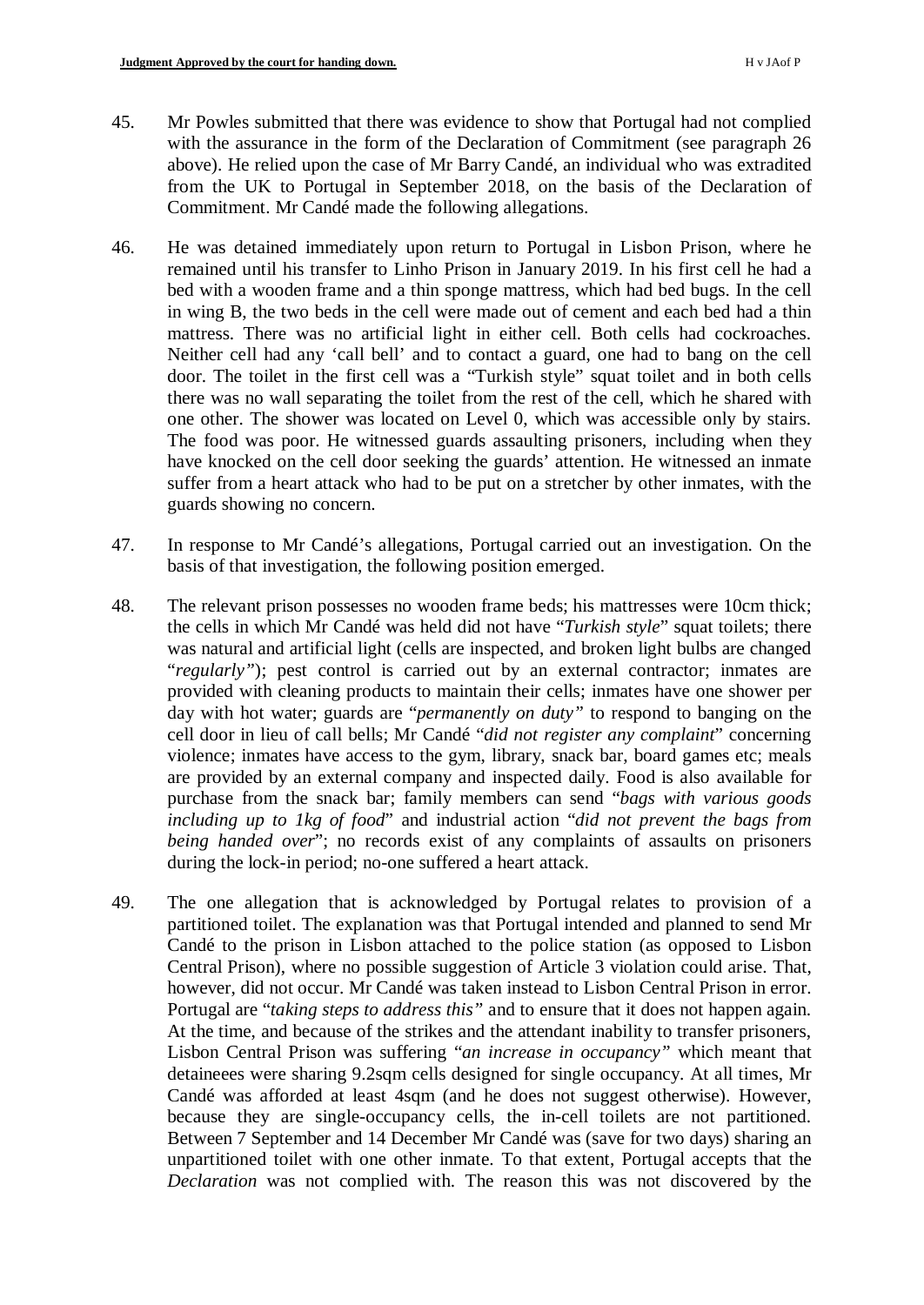monitoring arrangements was because the authorities were monitoring conditions at the prison in Lisbon attached to the police station (where they believed all extradition detainees were).

50. The Portuguese Director General of Prisons assured that what occurred "*does not have any other impact that may jeopardise the decisions…granting extraditions to Portugal"*.

## **Discussion**

51. Portugal's assurances amount to a "*solemn diplomatic undertaking"* from the Portuguese government. They are to be approached on the assumptions that they have been given in good faith and that they will be honoured. Even where the general presumption of ECHR compliance has been displaced, there remains a presumption that EU/ ECHR states can and will abide by the assurances that they give (and that cogent evidence is required to displace that assumption once an assurance is given). In *Jane v Prosecutor General, Lithuania* [2018] EWHC 1122 (Admin), Hickinbottom LJ held that:

> *"54. Even if a state's prisons are such that, as a general proposition, compliance with Article 3 cannot be guaranteed – often despite the considerable efforts of that country to improve prison conditions and comply – although the presumption of compliance with the Article 3 obligations may be lost in that particular respect, that will not necessarily bear upon the reliability of that state in complying with a specific assurance it gives to this court as to (e.g.) where a prisoner will be detained. The nature of such a straightforward assurance is very different from that of the general obligation that lies upon a state in relation to its prison conditions in general. Similarly, the assessment of the risk of non-compliance will usually depend upon different factors.*

> *55. In my view, in these circumstances, the starting point is that such a state is entitled to a presumption that it will comply with such a straightforward solemn assurance, even if it has lost the presumption in relation to its prison estate as a whole. Its general failures may, depending on the facts, bear upon its reliability in relation to an assurance; but that reliability will usually be tested in other ways, e.g. by its previous compliance (or non-compliance) with similar assurances..."*

52. The court's preparedness to make findings in respect of Article 3 ECHR is frequently dependent upon receipt of an assurance from the requesting state (*Florea v Romania* [2014] EWHC 2528 (Admin) at §2; *USA v Giese* [2015] EWHC 2733 (Admin) at §§69-70, *Dzgoev v Russia* [2017] EWHC 735 (Admin) at §87. Assurances are part of the ongoing dialogue between the courts and the requesting authorities in extradition cases:

> *"…Whilst there may be states whose assurances should be viewed through the lens of a technical analysis of the words used and suspicion that they will do everything possible to wriggle out of them, that is not appropriate when dealing with friendly foreign governments of states governed by the rule of law where the expectation is that promises given will be kept…" (Giese v Government of the United States of America (No 4)* [2018] 4 WLR 103 per Lord Burnett CJ at §38).